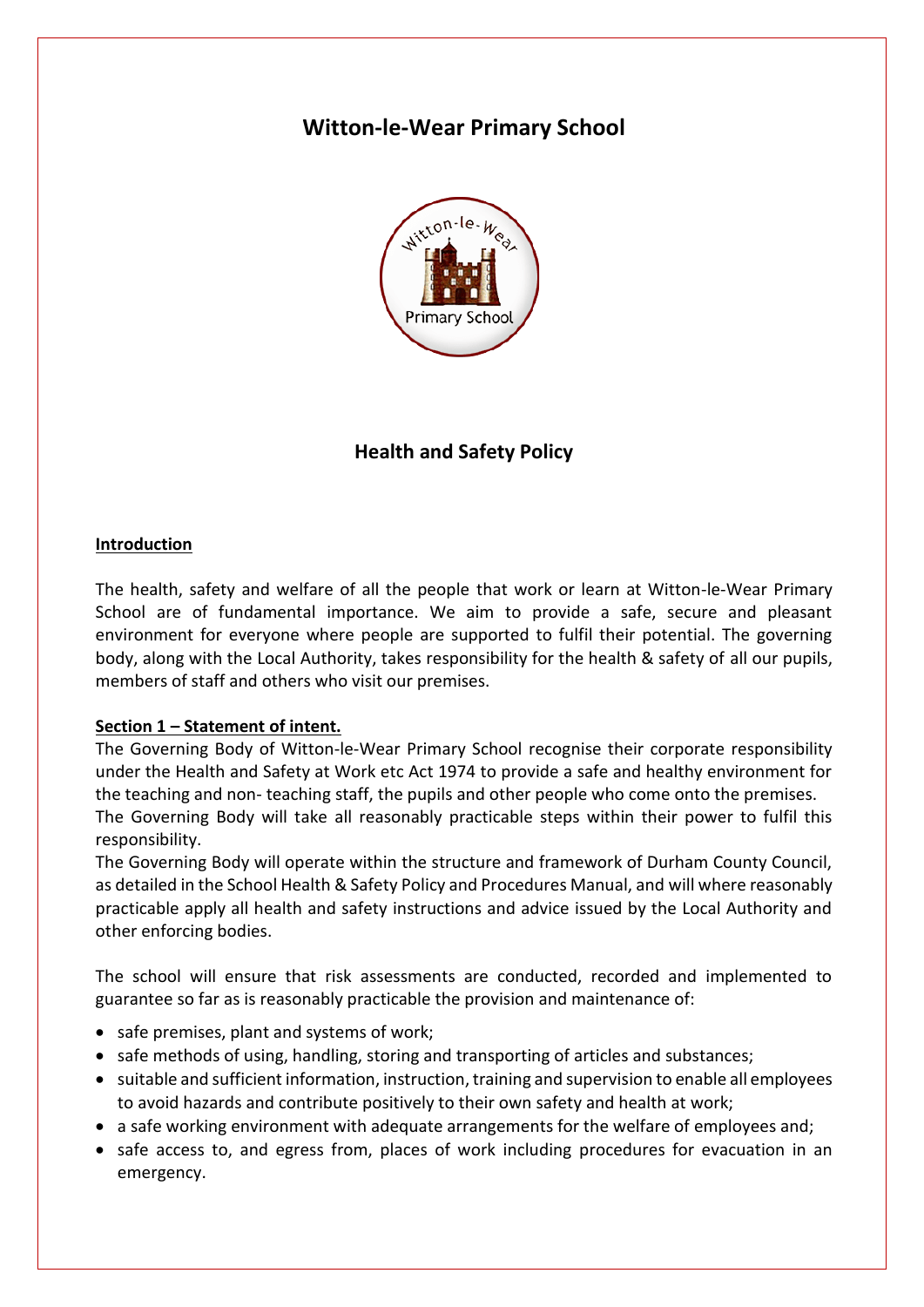Adequate facilities and arrangements will be maintained to consult with employees, trade union representatives and the relevant internal and external safety agencies, to encourage a joint approach to the management of health safety and welfare.

All employees have a legal obligation to take reasonable care for their own health and safety, for the safety of others and to co-operate with the Governing Boy and Head Teacher in fulfilling the schools' statutory duties.

The Governing Body will review this policy statement annually and update, modify or amend it as it considers necessary to ensure the health, safety and welfare of staff, pupils and others.

## **Section 2 - Organisation of Health & Safety Responsibilities**

#### **Governing Body**

The Governing Body has the delegated responsibility for the adoption and implementation of the health and safety management systems that comply with the principles set out in the Corporate Health & Safety Policy and Schools Health & Safety Procedures Manual. In order to fulfil this responsibility the Governing Body will, as far as reasonably practicable, ensure that:

- Identified lead Governors are identified as being the link with the Head teacher with regard to all aspects of Health and Safety.
- Health & Safety management procedures and systems are incorporated as an integral part of their overall school management system, and are adequately given a level of consideration equal to other school issues;
- the School Health & Safety Policy and Procedures Manual, as it relates to areas, activities and persons under the school's control is understood, implemented, maintained and monitored;
- pro-active health and safety risk management is implemented, and reviewed to meet statutory, best practice and County Council requirements;
- where health, safety and welfare duties and responsibilities are delegated to school staff, appropriate and sufficient information, instruction and /or training is identified and organised;
- communication and liaison is maintained with all those who may need to be aware of the requirements of this policy and it's procedures;
- when requested the County Council is provided with information on the operation of the health & safety management system sufficient to fulfil its responsibilities,
- a review of the policy and its implementation is carried out at suitable intervals; and that,
- any problems or constraints in meeting these duties and responsibilities are brought, without delay, to the attention of the County Council.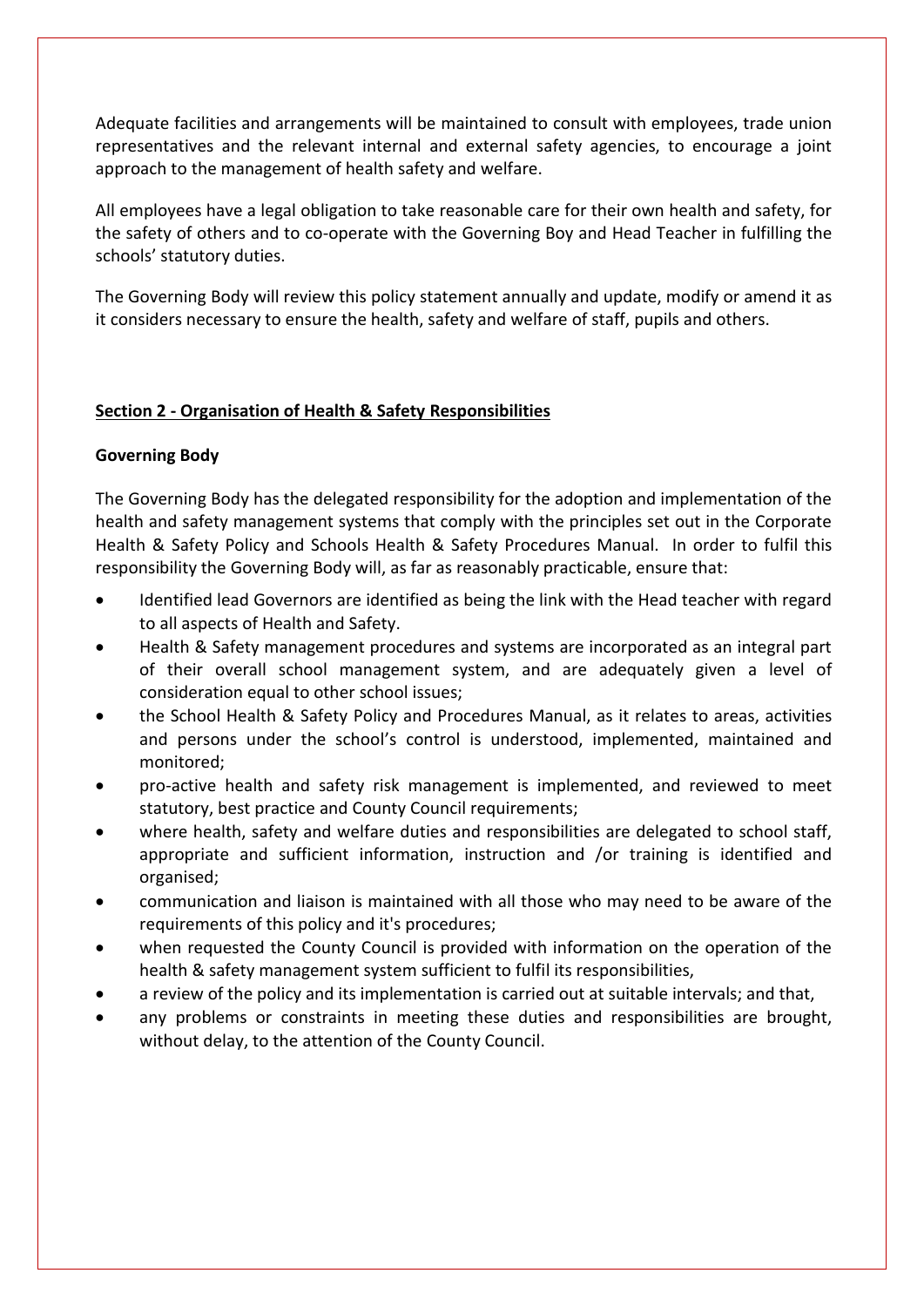## **Headteacher**

The Headteacher will co-operate with the Governing Body to ensure that:

- 1. adequate health and safety management systems and procedures, that comply with the School Health & Safety Policy and Procedures Manual, are implemented within the school;
- 2. where duties and responsibilities are to be delegated, necessary information, instruction or training is identified and organised;
- 3. systems are in place to monitor the application and effectiveness of the health and safety procedures;
- 4. at intervals agreed with the Governing Body, a review of Health & Safety in the school is carried out; and,
- 5. they take an active and visible part in communicating and encouraging a positive attitude to health, safety and welfare.

## **Employees**

All employees have a responsibility to -

- 1 observe the health & safety policy & procedures in school;
- 2 take reasonable care for the health and safety of themselves and of other persons who may be affected by their acts or omissions at work;
- 3 observe the school's systems of safe working and take any precautions necessary to ensure the safety of themselves and others affected by their work;
- 4 co-operate with the school or any other duty holder so far as is necessary to enable any duty or requirement imposed on the school to be performed or complied with;
- 5 use the correct tools and equipment appropriate for the job and ensure that they are kept in good condition, and not adapted for unauthorised use;
- 6 make use of safety aids, appliances, equipment and protective clothing provided;
- 7 report and seek advice, without delay, on any unsafe conditions, defects in the premises or equipment, or any shortcomings in health and safety arrangements;
- 8 do not intentionally or recklessly interfere with or misuse anything provided in the interests of health, safety or welfare;
- 9 notify immediately any accident, injury, illness, disease, dangerous occurrence or near miss associated with the carrying out of their duties and responsibilities;
- 10 do not interfere with any plant or equipment which has been involved in an accident, or has been taken out of use pending an investigation;
- 11 familiarise themselves with the action to take in the event of fire or other emergency;
- 12 seek advice at the earliest opportunity if they have any concerns regarding health & safety of staff or pupils in the school.

## **Pupils**

Our school promotes the spiritual growth and welfare of pupils, and aims to equip pupils with the skills, knowledge and understanding to live positive, safe and healthy lives.

Pupils will be encouraged to participate in helping to create a safe learning environment in school.

## **Section 3 – Health & Safety Procedures**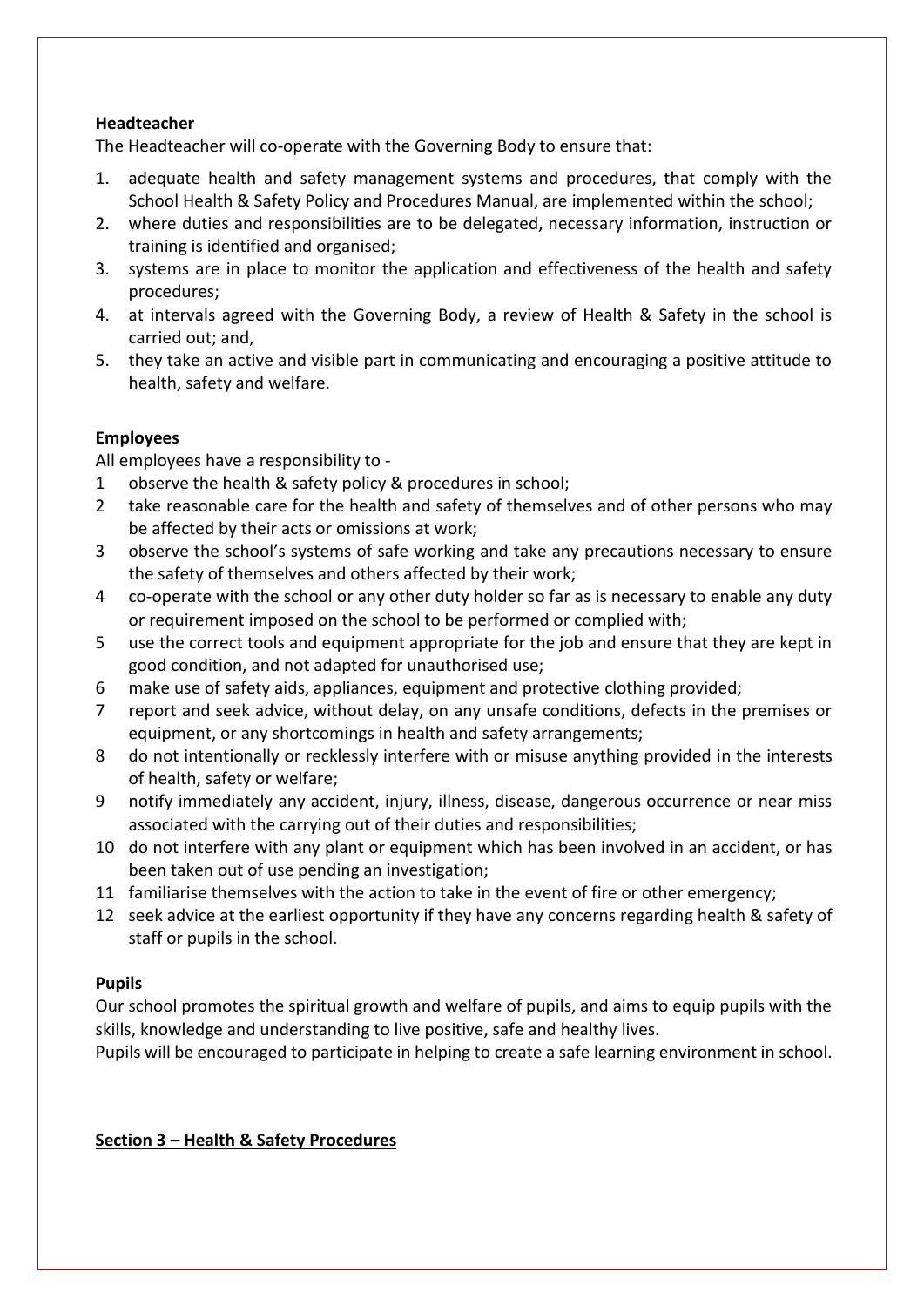The following health & safety procedures are detailed in the Durham County Council School Health & Safety Policy and Procedures Manual.

- Accident / incident / ill-health reporting
- Asbestos
- Biological Hazards including infected sharps
- Building Related Projects
- Confined Spaces
- Design & Technology
- Display Screen Equipment/Workstation Equipment
- Electrical Safety
- Fire Safety
- First Aid
- Food Safety
- Hazardous Substances (COSHH)
- Induction
- Lifting Operations & Lifting Equipment
- Lone Working
- Moving & Handling (Objects)
- Moving & Handling (Pupils)
- New & Expectant Mothers
- Noise at Work
- Personal Protective Equipment (PPE)
- Risk Register and Top Level Assessment
- Science Teaching
- Swimming Pool Operation
- Traffic Management
- Violence and Aggression
- Work Equipment
- Work at Height
- Workplace (Health, Safety & Welfare)
- Young Employees

The school will use the above procedures and corresponding Risk Assessment forms to meet its obligations under the Health & Safety at Work etc Act 1974 and other regulations. In light of the detail contained in these documents we would access relevant information using the following pathway on our Inter School Extranet system:

- Extranet.
- Premises and Facilities
- Health and Safety

• Left handside column; Libraries - School HS Policies and Procedures Manual.( This opens access to a wide variety of separate Health and Safety Policies ).

The school will keep up to date with additions and changes to the School Health & Safety Policy & Procedures Manual where it related to the work of the school.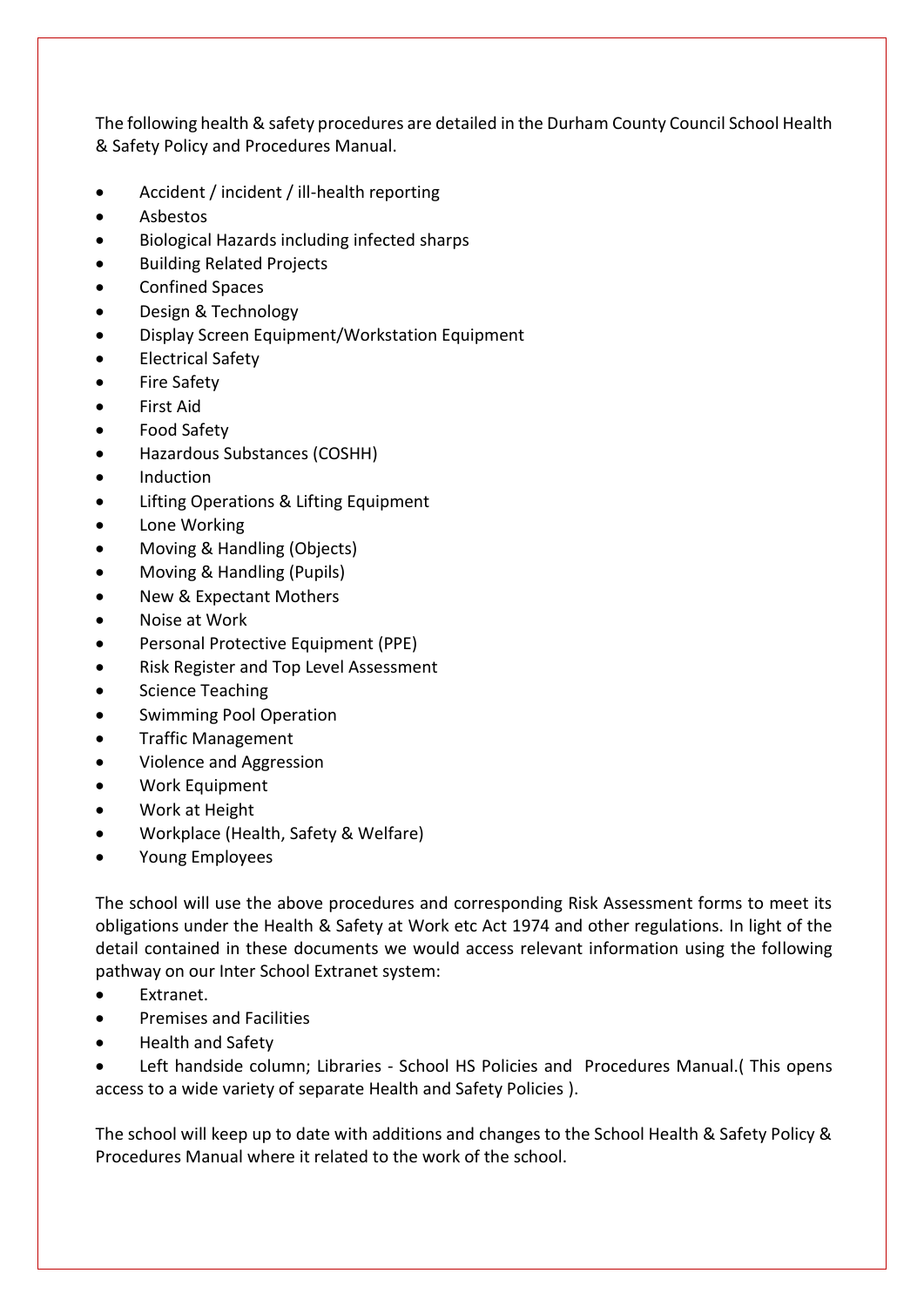#### **Section 4 - School arrangements**

#### **The School curriculum**

- We teach children about health and safety in order to equip them with the skills, knowledge and understanding to enable them to live positive, successful and health lives. Teachers take every opportunity to educate children in this regard in the normal school curriculum. For example, through the science curriculum we teach children abut hazardous materials, and how to handle equipment safely and the PSHCE curriculum, about drugs.
- We use visits from a variety of outside agencies in order to enhance children's understanding of issues related to Health, Safety and Personal Welfare.
- We teach children respect for their bodies, and how to look after themselves. We discuss these issues with the children in PSHCE lessons and we reinforce these points as part of our healthy schools/Forest Schools programmes, where children learn about eating and hygiene and learning in the outdoor environment. We also show them how to move and play safely in PE lessons.
- Health and safety issues also arise when we teach care for the environment and awareness of the dangers of litter. Key Stage 2 children's receive sex and drugs education.
- Our school promotes the spiritual growth and welfare of the children through the RE curriculum / SMSC curriculum and through special events such as harvest festival, and through our daily acts of collective worship.
- Each class has the opportunity to discus problems or issues of concern with their teacher. Teachers use circle time to help children to discuss and overcome any fears and worries that they may have. Teachers handle these concerns with sensitivity.

## **School meals**

- Our school provides the opportunity for children to buy a meal at lunchtimes. At present, all Key Stage 1 children up to 7 years old are entitled to a free school meal. If parents are in receipt of income support, they may claim free school meals for their children. We do all we can to ensure that the meals provided have a suitable nutritional value and work with Taylor Shaw to achieve this.
- Care is taken to ensure pupils with food allergies are given meals that are safe and of nutritional value.
- All relevant staff have undertaken allergens training and notices concerning allergens are displayed within and around our school building.
- If children choose to bring their own packed lunch, we provide them a suitable place to eat their lunch, and we supervise them during this time.
- Our schools promotes a healthy lifestyle and has the Healthy School Standard.

#### **Child protection**